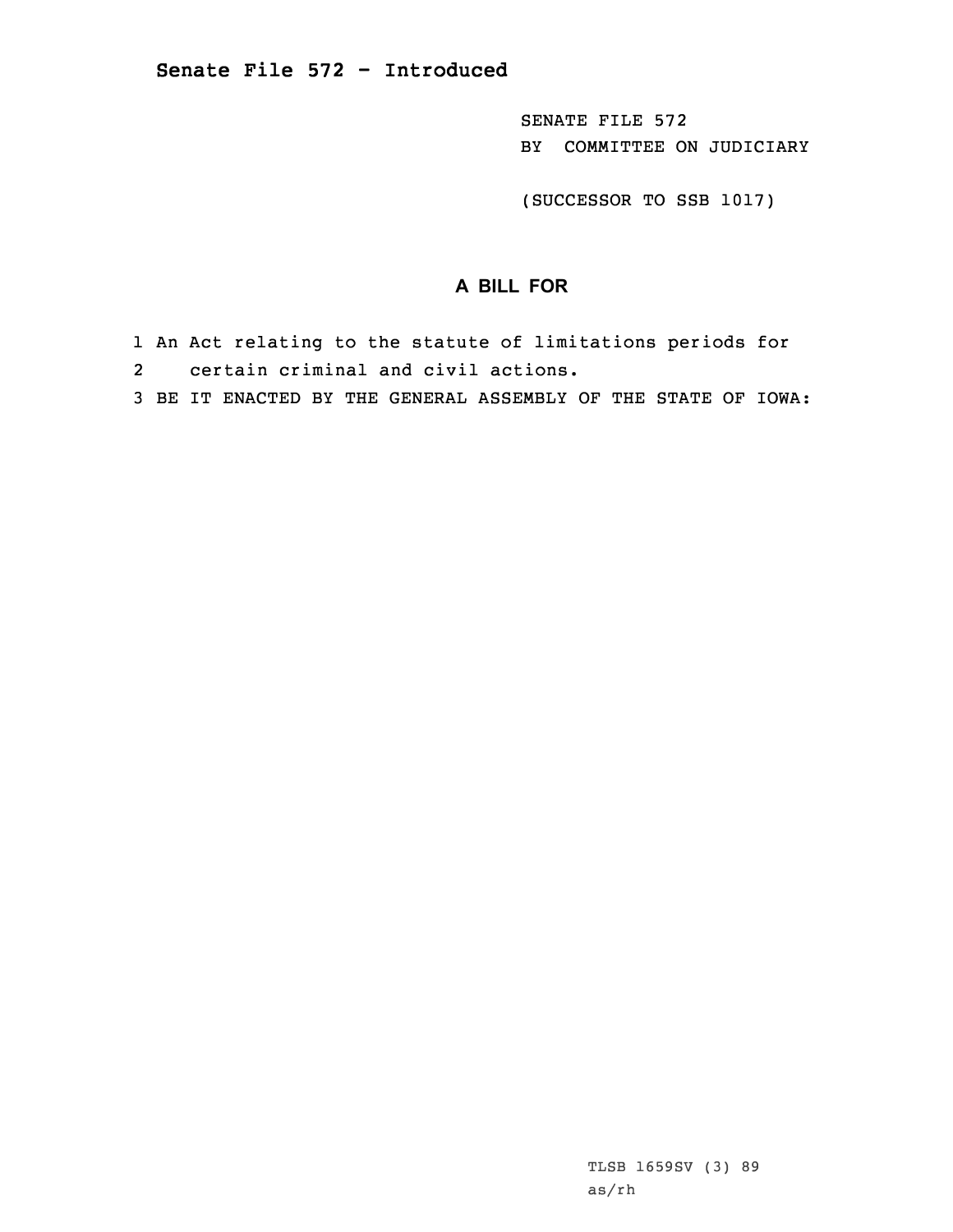1 Section 1. Section 614.1, Code 2021, is amended by adding 2 the following new subsections:

 NEW SUBSECTION. 11A. *Sexual abuse.* An action for damages for injury suffered as <sup>a</sup> result of sexual abuse in the first degree as defined in section 709.2, sexual abuse in the second degree as defined in section 709.3, or sexual abuse in the third degree as defined in section 709.4 may be commenced at any time after the commission of the offense.

 NEW SUBSECTION. 12A. *Kidnapping and human trafficking.* An action for damages for injury suffered as <sup>a</sup> result of kidnapping as defined in section 710.1 or human trafficking as defined in section 710A.2 may be commenced at any time after the commission of the offense.

14 Sec. 2. Section 614.1, subsection 12, Code 2021, is amended 15 to read as follows:

16 12. *Sexual abuse or sexual exploitation by <sup>a</sup> counselor,* 17 *therapist, or school employee.*

 *a.* An action for damages for injury suffered as <sup>a</sup> result of sexual abuse, as defined in [section](https://www.legis.iowa.gov/docs/code/2021/709.1.pdf) 709.1, by <sup>a</sup> counselor, therapist, or school employee, as defined in section [709.15](https://www.legis.iowa.gov/docs/code/2021/709.15.pdf), or as <sup>a</sup> result of sexual exploitation by <sup>a</sup> counselor, therapist, 22 or school employee <del>shall be brought within five years of th</del>e 23 date the victim was last treated by the counselor or therapist, or within five years of the date the victim was last enrolled 25 in or attended the school may be commenced at any time after the commission of the offense.

 *b.* <sup>A</sup> claim or cause of action brought against any party under paragraph *"a"* alleging intentional or negligent acts or omissions by <sup>a</sup> person for physical, psychological, or any other injury or condition suffered as <sup>a</sup> result of conduct by <sup>a</sup> counselor, therapist, or school employee as defined in section 709.15, if barred as of the effective date of this Act because the applicable period of limitation has expired or the plaintiff previously failed to file <sup>a</sup> petition, is hereby revived, and action thereon may be commenced not later than

LSB 1659SV (3) 89

 $as/rh$   $1/6$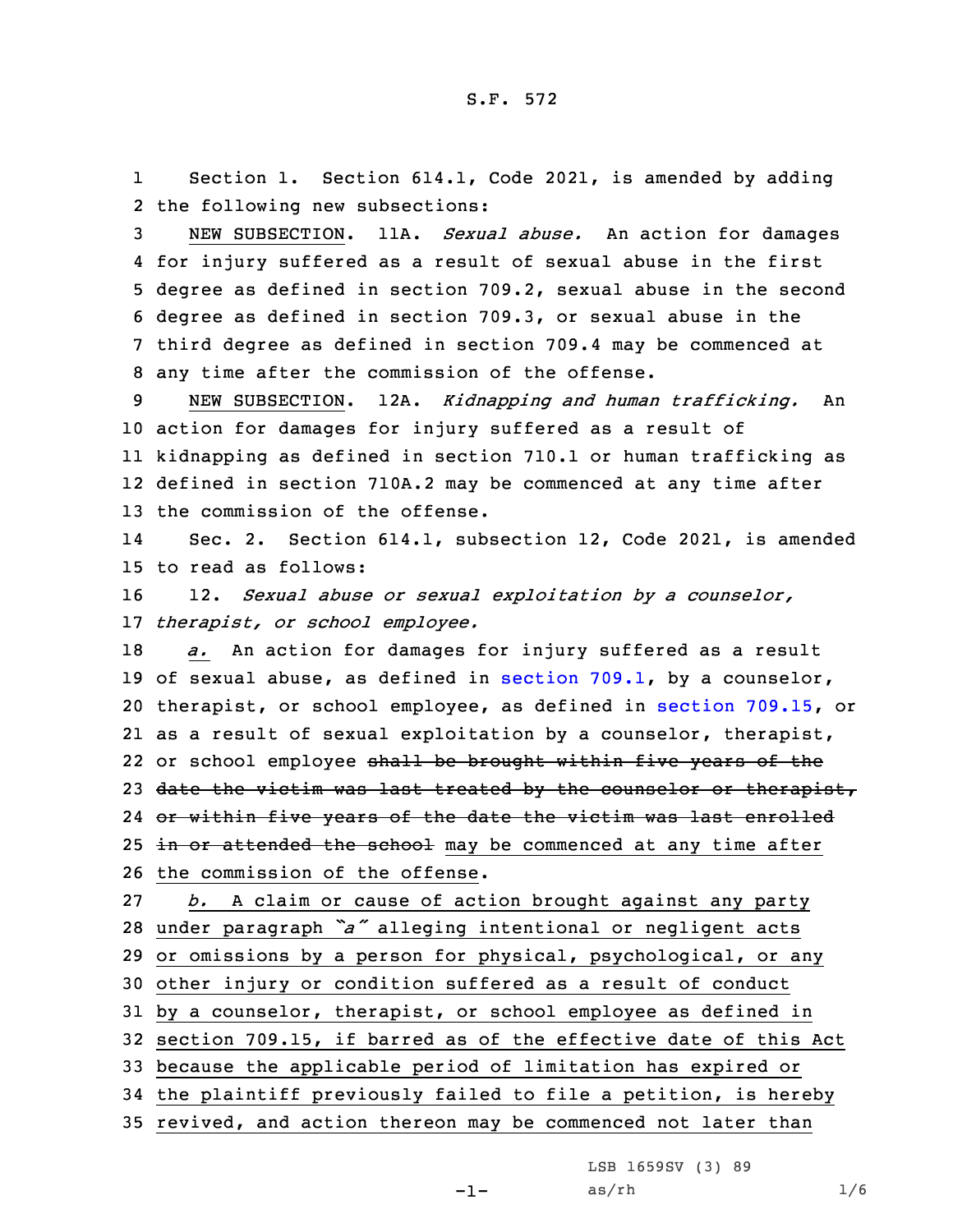three years after the effective date of this Act. 2 *c.* Dismissal of <sup>a</sup> previous action, ordered before the effective date of this Act, on grounds that such previous action was time-barred or due to the failure of <sup>a</sup> party to file <sup>a</sup> petition, shall not be grounds for dismissal of <sup>a</sup> revival action pursuant to paragraph *"b"*. Sec. 3. Section 614.8A, Code 2021, is amended to read as 8 follows: **614.8A Damages for child sexual abuse, incest, kidnapping, and human trafficking —— time limitation.** 11 An action for damages for injury suffered as <sup>a</sup> result of sexual abuse which occurred when the injured person was <sup>a</sup> 13 child, but not discovered until after the injured person is of l4 <del>the age of majority, shall be brought within four years from</del> 15 the time of discovery by the injured party of both the injury 16 and the causal relationship between the injury and the sexual 17 abuse. 18 1. Notwithstanding section 614.1, subsections 11A and 12A, every claim or cause of action brought against any party alleging intentional or negligent acts or omissions by <sup>a</sup> person for physical, psychological, any other injury or condition suffered as <sup>a</sup> result of conduct which would constitute <sup>a</sup> violation of any of the following, if barred as of the effective date of this Act because the applicable period of limitation has expired or the plaintiff previously failed to file <sup>a</sup> petition, is hereby revived, and action thereon may be commenced not later than three years after the effective date of this Act: *a.* Sexual abuse as defined in section 709.1. *b.* Incest in violation of section 726.2. *c.* Kidnapping as defined in section 710.1. *d.* Human trafficking as defined in section 710A.2. 2. Dismissal of <sup>a</sup> previous action, ordered before the effective date of this Act, on grounds that such previous action was time-barred or due to the failure of <sup>a</sup> party to file

LSB 1659SV (3) 89

 $-2-$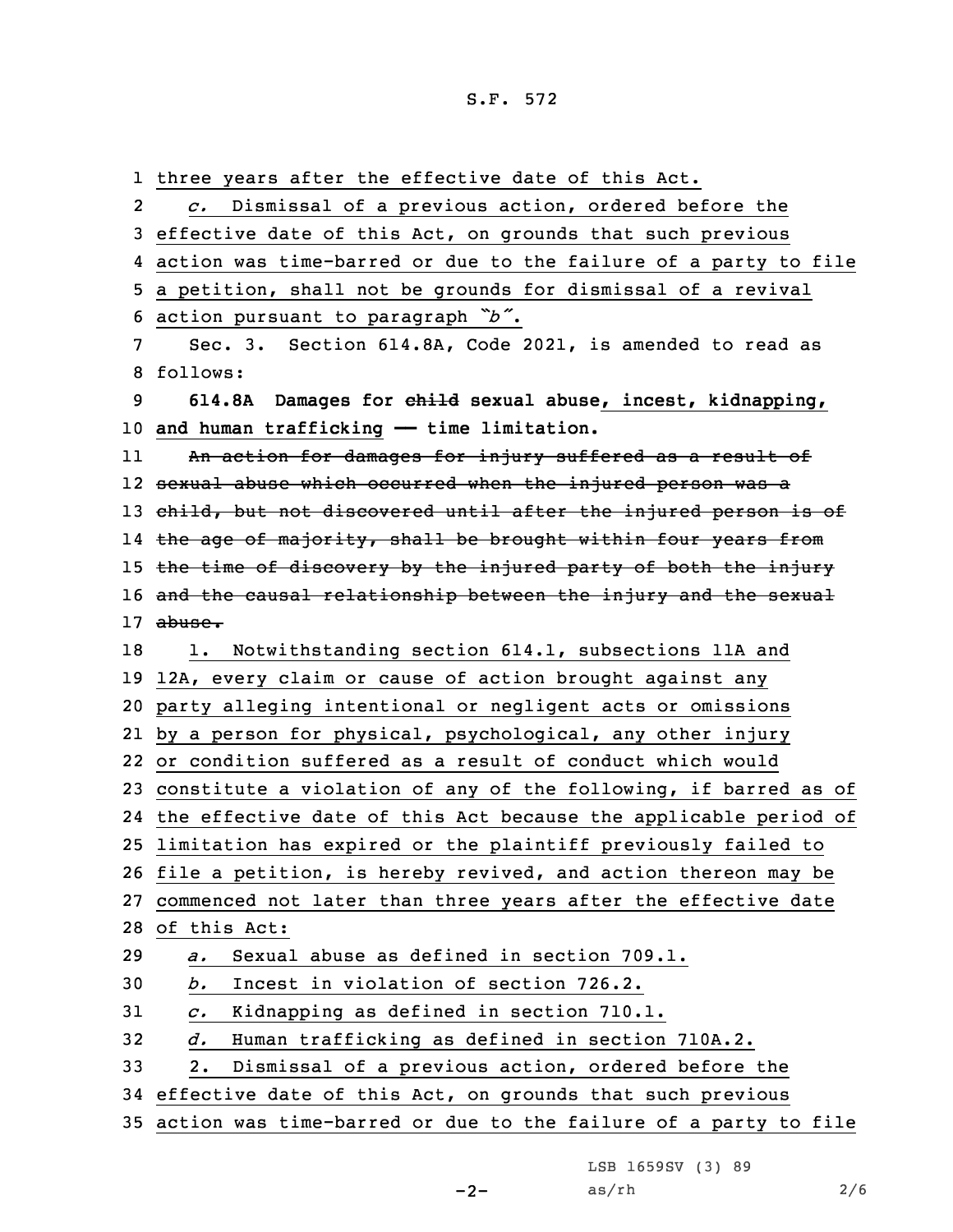1 <sup>a</sup> petition, shall not be grounds for dismissal of <sup>a</sup> revival 2 action pursuant to this section. 3 Sec. 4. Section 802.2, Code 2021, is amended to read as 4 follows: 5 **802.2 Sexual abuse —— first, second, or third degree.**  $6$   $\rightarrow$  An information or indictment for sexual abuse in the 7 first, second, or third degree committed on or with a person 8 who is under the age of eighteen years shall be found within 9 fifteen years after the person upon whom the offense is 10 committed attains eighteen years of age, or if the person 11 against whom the information or indictment is sought is 12 identified through the use of <sup>a</sup> DNA profile, an information or 13 indictment shall be found within three years from the date the 14 person is identified by the person's DNA profile, whichever is 15 <del>later</del> may be commenced at any time after the commission of the 16 offense. 17 2. An information or indictment for any other sexual abuse 18 in the first, second, or third degree shall be found within ten 19 years after its commission, or if the person against whom the 20 information or indictment is sought is identified through the 21 use of <sup>a</sup> DNA profile, an information or indictment shall be 22 found within three years from the date the person is identified 23 by the person's DNA profile, whichever is later. 24 3. As used in this [section](https://www.legis.iowa.gov/docs/code/2021/802.2.pdf), *"identified"* means <sup>a</sup> person's 25 legal name is known and the person has been determined to be 26 the source of the DNA. 27 Sec. 5. Section 802.2A, Code 2021, is amended to read as 28 follows: 29 **802.2A Incest —— sexual exploitation by <sup>a</sup> counselor,** 30 **therapist, or school employee.** 31 1. An information or indictment for incest under section 32 726.2 committed on or with <sup>a</sup> person who is under the age of 33 eighteen shall be found within fifteen years after the person 34 upon whom the offense is committed attains eighteen years of 35 age. An information or indictment for any other incest shall

LSB 1659SV (3) 89

 $-3-$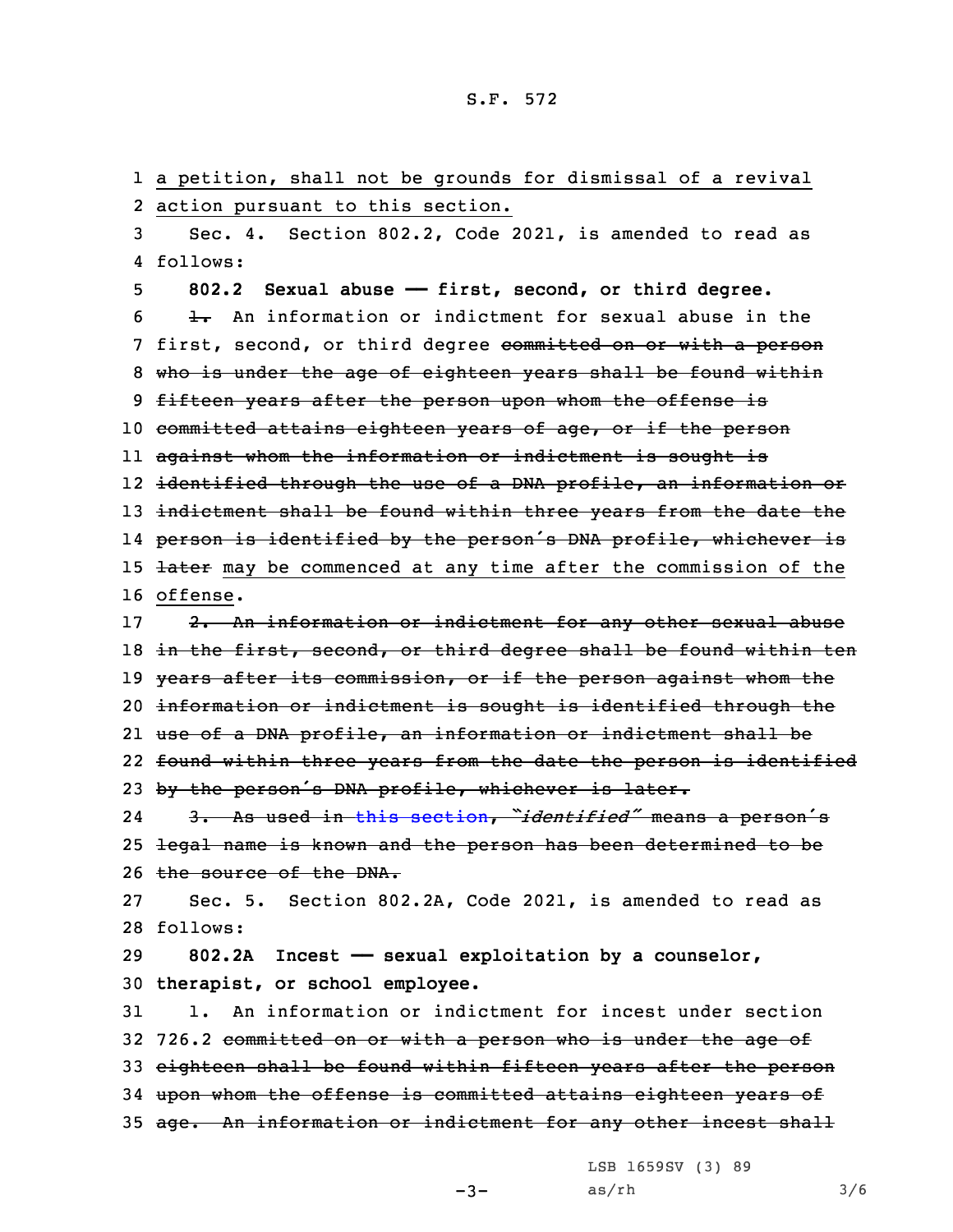1 <del>be found within ten years after its commission</del> may be commenced 2 at any time after the commission of the offense.

 2. An indictment or information for sexual exploitation by <sup>a</sup> counselor, therapist, or school employee under [section](https://www.legis.iowa.gov/docs/code/2021/709.15.pdf) 709.15 committed on or with <sup>a</sup> person who is under the age of eighteen shall be found within fifteen years after the person upon whom 7 the offense is committed attains eighteen years of age. An information or indictment for any other sexual exploitation shall be found within ten years of the date the victim was last 10 treated by the counselor or therapist, or within ten years of ll <del>the date the victim was enrolled in or attended the school</del> may be commenced at any time after the commission of the offense. Sec. 6. Section 802.2C, Code 2021, is amended to read as 14 follows:

15 **802.2C Kidnapping.**

16 An information or indictment for kidnapping in the first, 17 second, or third degree committed on or with a person who is 18 under the age of eighteen years shall be found within ten 19 years after the person upon whom the offense is committed 20 attains eighteen years of age, or if the person against whom 21 the information or indictment is sought is identified through 22 the use of a DNA profile, an information or indictment shall 23 be found within three years from the date the person is 24 i<del>dentified by the person's DNA profile, whichever is later</del> may 25 be commenced at any time after the commission of the offense. 26 Sec. 7. Section 802.2D, Code 2021, is amended to read as 27 follows:

28 **802.2D Human trafficking.**

29 An information or indictment for human trafficking in 30 violation of section [710A.2](https://www.legis.iowa.gov/docs/code/2021/710A.2.pdf), committed on or with a person 31 who is under the age of eighteen years shall be found within 32 ten years after the person upon whom the offense is committed 33 attains eighteen years of age, or if the person against whom 34 the information or indictment is sought is identified through 35 the use of a DNA profile, an information or indictment shall

LSB 1659SV (3) 89

 $-4-$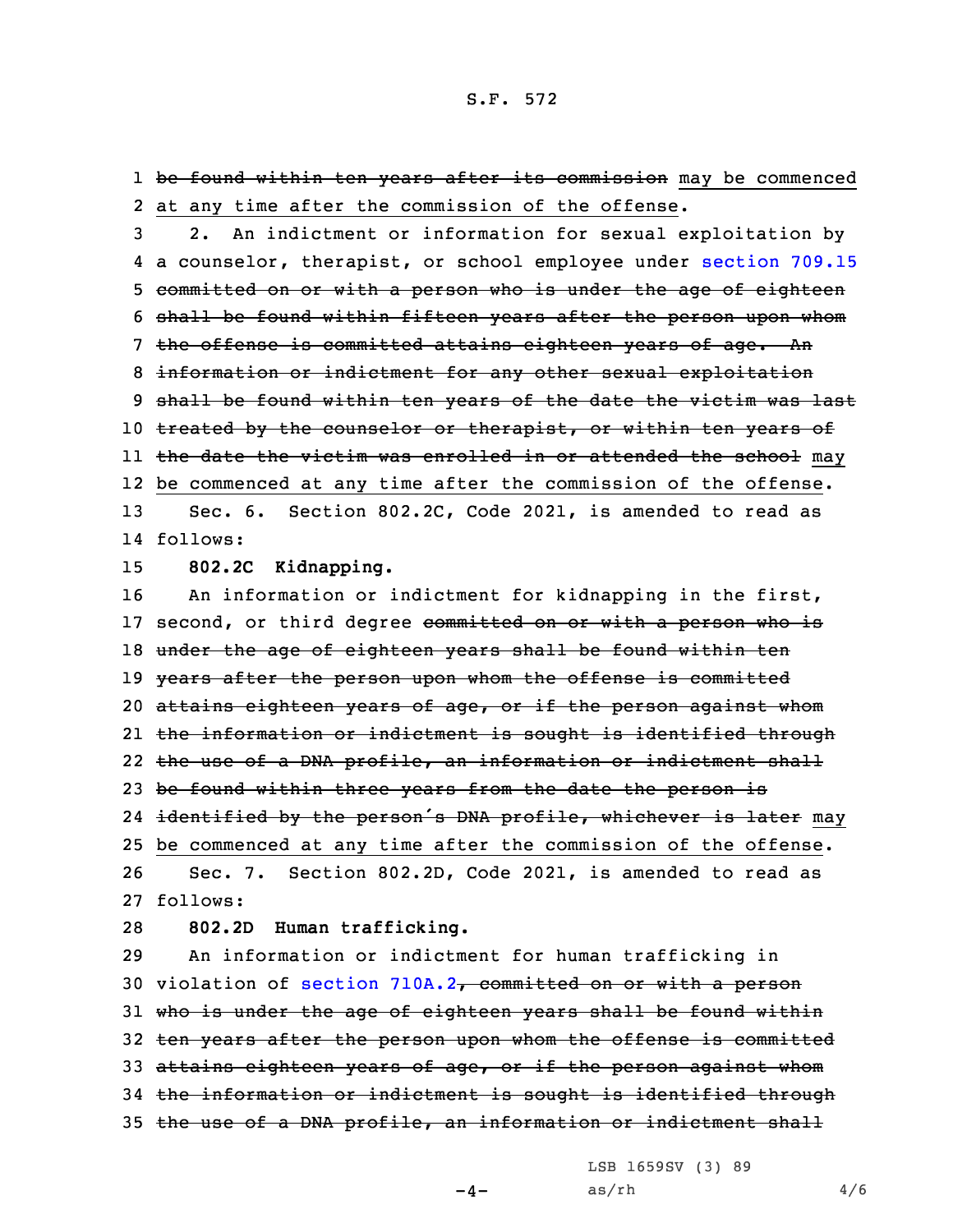1 <del>be found within three years from the date the person is</del>

2 <del>identified by the person's DNA profile, whichever is later</del> may be commenced at any time after the commission of the offense. 4 Sec. 8. Section 802.10, subsection 1, paragraph b, Code 2021, is amended to read as follows: *b. "Identified"* means the same as defined in [section](https://www.legis.iowa.gov/docs/code/2021/802.2.pdf) 802.2 <sup>a</sup> person's legal name is known and the person has been determined to be the source of the DNA. EXPLANATION **The inclusion of this explanation does not constitute agreement with** 11 **the explanation's substance by the members of the general assembly.** 12 This bill relates to the statute of limitations period for certain criminal and civil actions. 14 Under current law, in sexual abuse, kidnapping, human trafficking, and sexual abuse or sexual exploitation by <sup>a</sup> counselor, therapist, or school employee cases, an injured person must bring <sup>a</sup> civil action for injuries suffered or an indictment or information must be filed within certain statutory time periods dependent upon certain circumstances including <sup>a</sup> victim's age and whether an offender was identified through the use of <sup>a</sup> DNA profile. 22 The bill provides that an information or indictment in <sup>a</sup> criminal case, or <sup>a</sup> civil action for damages, for sexual abuse in the first, second, or third degree; kidnapping; human trafficking; and sexual abuse or sexual exploitation by <sup>a</sup> counselor, therapist, or school employee may be commenced at any time after the commission of the offense. The bill provides that notwithstanding Code section 614.1, subsections 11A (an action for sexual abuse may be commenced at any time after the commission of the offense) and 12A (an action for kidnapping or human trafficking may be commenced at any time after the commission of the offense) or subsection 12 (sexual abuse or sexual exploitation by <sup>a</sup> counselor, therapist, or school employee), as amended in the bill, every claim or cause of action brought against any party alleging intentional

 $-5-$ 

LSB 1659SV (3) 89  $as/rh$  5/6